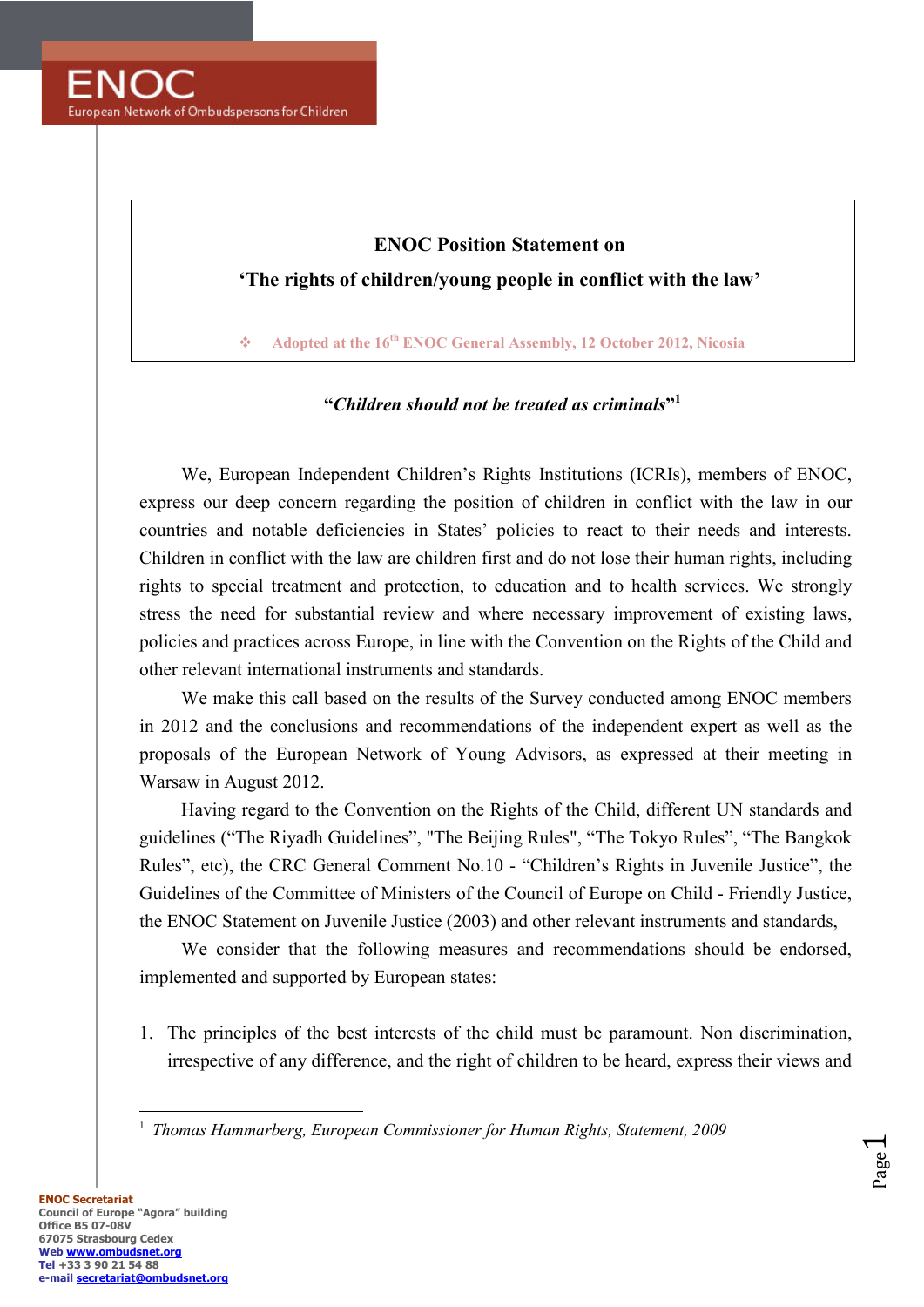opinions should be mainstreamed in the laws, policies and practices dealing with children in conflict with the law.

- 2. Early preventive measures and interventions through education, social protection, health services, child friendly justice systems and work in local communities are key factors in prevention of behaviour that brings children into conflict with the law and reoffending. Prerequisites for success are planning, comprehensive, fast and efficient measures targeting risk factors (including facilities such as care and accommodation for children at risk) and awareness–raising.
- 3. Schools should have clear policies and child-sensitive systems in place for handling behaviour of students. They should establish good cooperation with parents and with local social services, and focus on students' character development, building their interests and talents, training and promoting their involvement in conflict resolution, respecting their diversity and individuality and offering additional support to children with special educational needs.
- 4. The minimum age of criminal responsibility (MACR) should be clearly defined by domestic laws and raised progressively as high as possible, up to the age of 18. The position and the rights of children in conflict with the law below the MACR should be clearly defined and their broader protection secured. Treatment in the justice system of children in conflict with the law above the MACR should always take into account alongside their age, their level of maturity in accordance with the principle of the evolving capacities of children and their vulnerability.
- 5. Children in conflict with the law should always be entitled to separate legal representation and/or legal aid by trained lawyers on children's rights.
- 6. Measures alternative to custody and robust application of Restorative Justice, should be adopted in the law, developed and efficiently implemented in practice. Alternative and restorative measures, chosen and adapted to the particular child and the circumstances of the case, considering their opinion and needs, should be used to the highest possible extent, leaving repressive measures always as "the last resort". If the child is deprived of liberty and placed into specialised institutions, the effects of the placement on the child should be subject to regular inspection and supervision. All services should be monitored by independent authorities, with participation of the children involved.
- 7. All professionals working with children in conflict with the law should be appropriately, comprehensively and continuously trained not only about the legal aspects of children's rights and child friendly justice, but also about characteristics and specificities of children,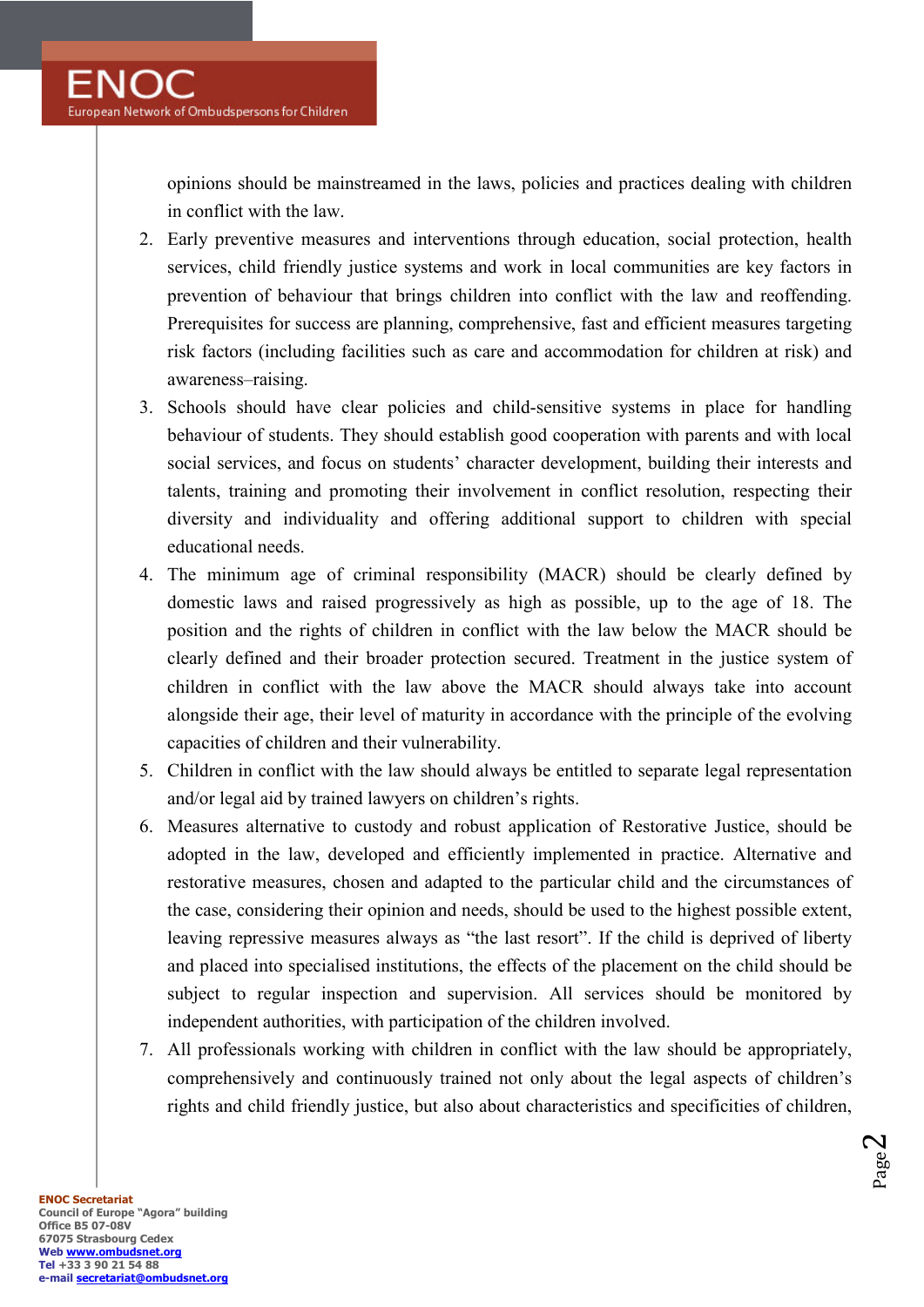childhood, child's development and evolving capacities. This obligation should apply to both professionals in prosecution and justice systems (police officers, prosecutors, judges, lawyers, probation officers) and professionals in penitentiary institutions, correctional facilities, social, health and education services and institutions and media.

- 8. Data regarding children in conflict with the law, as well as procedures and measures taken against them should be systematically and comprehensively collected, elaborated, harmonized and disaggregated and should be available and securely shared between respective authorities and ICRIs.
- 9. Any criminal records of children in conflict with the law should be strictly confidential and retained only for a limited period of time after completion of their sentence, while there should be provisions in law and in practice, so that records of other measures imposed to children (such as educational or other reformative measures) are expunged once the young person reaches the age of 18. The right of the children to private life and data protection rules should clearly apply and implemented in all such situations.
- 10. Rehabilitation and reintegration services especially at local level, based on inclusion and support to the child in conflict with the law, should be established, developed and strengthened, staffed by multidisciplinary teams of professionals. Resettlement after custody should be assured.
- 11. Efficient, independent, impartial, available and child-friendly internal and external complaint mechanisms should be established and developed. Children in conflict with the law should be fully informed about their right to file a complaint and supported to make complaints within appropriate structures when necessary.

**EOC urges European states to review their laws, policies and practices on prevention and intervention regarding children in conflict with the law and to harmonize them with international treaties and adopted standards.** 

**ENOC** urges European states to review the role and position of their Independent **Children's Rights Institutions**, **with a view to harmonising their respective legal frameworks with the Paris Principles and other relevant international standards, and strengthen these Institutions' capacities for the effective fulfilment of their role in the protection and promotion of the rights of the child.** 

> Page  $\infty$